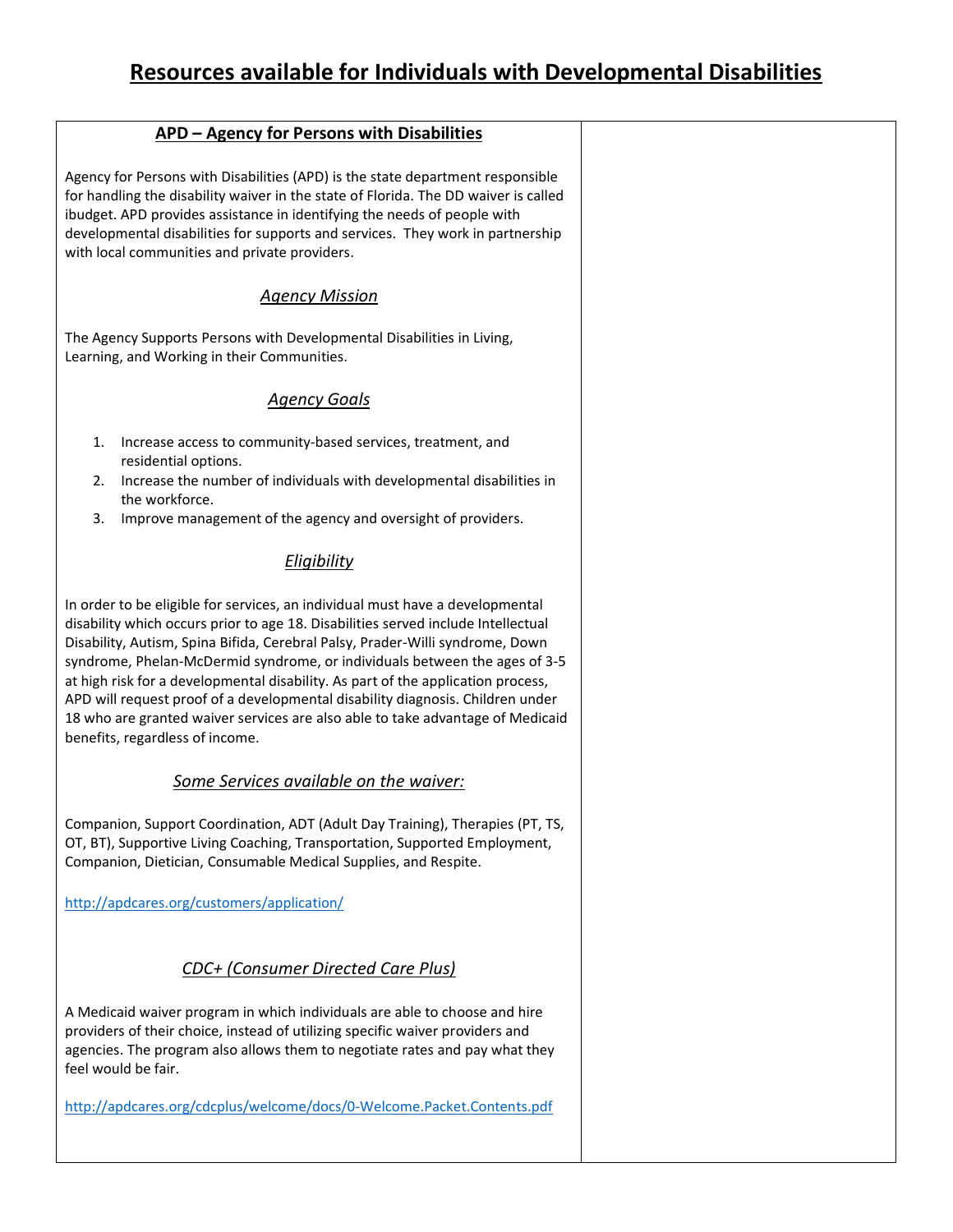| <b>Social Security Income for Adults (and some children)</b>                                                                                                                                                                                                                                                                                                                                                                                                                                                                                                                                                     |  |
|------------------------------------------------------------------------------------------------------------------------------------------------------------------------------------------------------------------------------------------------------------------------------------------------------------------------------------------------------------------------------------------------------------------------------------------------------------------------------------------------------------------------------------------------------------------------------------------------------------------|--|
| https://www.ssa.gov<br>https://www.ssa.gov/pubs/EN-05-10026.pdf                                                                                                                                                                                                                                                                                                                                                                                                                                                                                                                                                  |  |
| Achieving a Better Life Experience (ABLE) Act of 2014                                                                                                                                                                                                                                                                                                                                                                                                                                                                                                                                                            |  |
| "ABLE United is Florida's qualified ABLE program, which was established to<br>encourage and assist people with disabilities to save private funds to support<br>health, independence and quality of life. It allows individuals to save up to<br>\$14,000 annually without affecting benefits like Supplemental Security Income<br>(SSI) and Medicaid while the funds in the account grow tax-free. Funds can be<br>used on qualified expenses covering a wide range of categories including<br>housing, transportation, and basic living expenses".                                                             |  |
| http://www.ableunited.com                                                                                                                                                                                                                                                                                                                                                                                                                                                                                                                                                                                        |  |
| <b>Early Steps</b>                                                                                                                                                                                                                                                                                                                                                                                                                                                                                                                                                                                               |  |
| "Early Steps is Florida's early intervention system that offers services<br>to eligible infants and toddlers, age birth to 36 months, who have or are at-risk<br>for developmental disabilities or delays. Early intervention supports families and<br>caregivers to increase their child's participation in daily activities and routines<br>that are important to the family"<br>http://www.floridahealth.gov/programs-and-services/childrens-health/early-<br>steps/index.html                                                                                                                                |  |
| <b>VPK Specialized Instructional Services</b>                                                                                                                                                                                                                                                                                                                                                                                                                                                                                                                                                                    |  |
| "In 2012-2013, a child who had a disability as evidenced by a current individual<br>educational plan (IEP) and was age-eligible for VPK became eligible for<br>specialized instructional services (SIS). The Department of Education approves<br>SIS providers whose services meet statutory standards, maintains a list of<br>approved providers, and notifies each school district and early learning coalition<br>of the approved provider list."<br>http://www.floridaearlylearning.com/providers/provider_menu/specialized_ins<br>tructional services providers.aspx                                        |  |
| <b>Gardiner Scholarship</b>                                                                                                                                                                                                                                                                                                                                                                                                                                                                                                                                                                                      |  |
| "The Gardiner Scholarship Program provides eligible students a scholarship that<br>can be used to purchase approved services or products in order to design a<br>customized educational program for the student. Scholarships can be used for<br>specialized services such as speech or occupational therapy, instructional<br>materials, tuition at an eligible private school, contributions to a college prepaid<br>account and more. The program is directly administered by state-approved<br>nonprofit scholarship funding organizations".<br>http://www.fldoe.org/schools/school-choice/k-12-scholarship- |  |